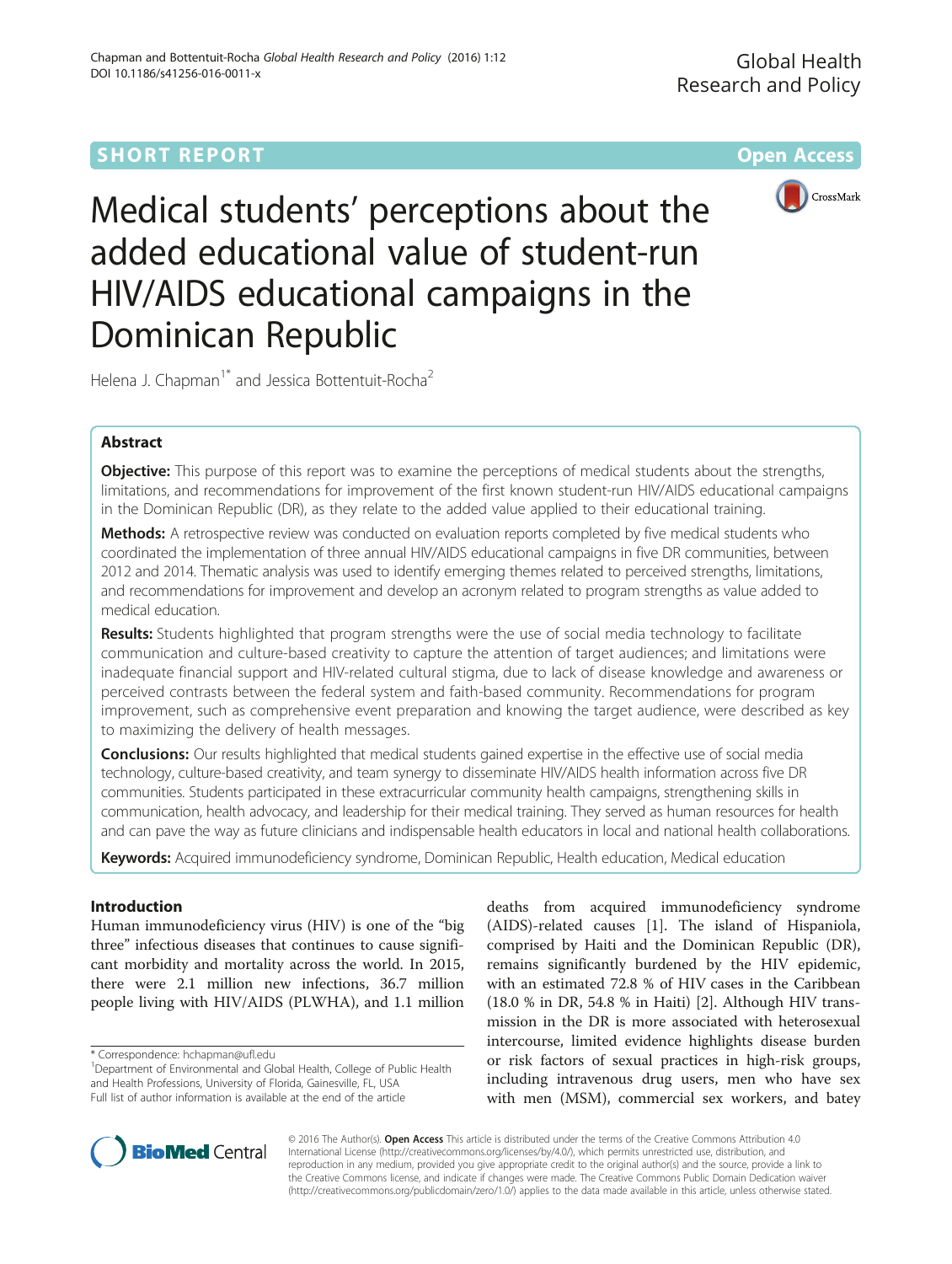(sugarcane plantation) residents living in impoverished conditions [[3\]](#page-4-0). In 2012, HIV prevalence estimates varied among adults in the general population  $(0.8 - 1.0 \%)$ with those of selected vulnerable groups such as MSM (5.2 %), commercial sex workers (4.5 %), and batey residents (2.5 %) [\[4, 5\]](#page-4-0).

The pandemic requires sustainable political financing and multi-disciplinary health collaborations to reduce cultural, legal, and social barriers and promote equal access to health services, prevention, treatment, and support programs. Agencies, such as United Nations Children's Fund (UNICEF), Joint United Nations Programme on HIV/AIDS (UNAIDS), Centers for Disease Control and Prevention (CDC), and Presidential AIDS Council (COPRESIDA), provide funding for HIV/AIDS education, research, and social support groups for DR residents. DR health collaborations, however, have not traditionally focused on medical education and training opportunities that aid in the delivery of educational programs and services to local communities. Previous studies that incorporated community health training in medical education have reported that students had increased understanding of health literacy related to nutrition and physical activity [[6\]](#page-4-0), influences of social determinants of health on health outcomes [[7](#page-4-0)], and rural community health needs' assessments [[8](#page-4-0)]. As such, by emphasizing the key approaches of community mobilization and social media strategies in medical education [\[9](#page-4-0)], DR medical students can complement their academic learning about preventive medicine in the classroom with community training exercises that integrate medical and public health models.

To meet national health needs and foster the development of national health initiatives by medical students, DR medical students from four universities formed the non-governmental organization, the Dominican Medical Student Organization (ODEM), in 2012. Using the UNAIDS theme, "HIV/AIDS: Getting to Zero", five medical students coordinated the first known studentrun HIV/AIDS educational campaigns for World AIDS Day (WAD) each year between 2012 and 2014. With a team of 65 medical students, they formed activity partnerships with COPRESIDA (Santo Domingo) and Fundación Renacer con Niños Huérfanos del SIDA (FURENIHSI) for children orphaned by AIDS (San Pedro de Macorís). They coordinated educational campaigns in one rural community (Ingenio Santa Fe) in San Pedro de Macorís and four university communities (Gazcue, Herrera, Los Jardines, Zona Universitaria) in Santo Domingo, reaching approximately 7,000 citizens, based on audience attendance at activities and social media promotions. Five communication strategies were used to educate target audiences, including distribution of health pamphlets; informative poster displays; use of social media to disseminate health facts and graphics; organization of health seminars by physicians to medical students and the general community; and community outreach for the administration of gratuitous HIV rapid diagnostic testing with confidential post-test counseling. Topics included HIV/AIDS risk and modes of transmission; knowing HIV status and using safe sexual practices; dispelling myths related to HIV/AIDS; understanding negative effects of stigma or discrimination; and learning about Law 135–11 that promotes human rights, access to healthcare services and treatment for PLWHA [\[10](#page-4-0)].

The aim of this report is to examine medical students' perceptions about the strengths, limitations, and recommendations for improvement of implemented HIV/AIDS educational campaigns, as they relate to the added value applied to their educational training.

### Methods

After the completion of each WAD campaign, each medical student coordinator at participating universities completed a three-section evaluation form: 1) general program information (e.g., date, location, numbers of team and audience members, collaborating persons or agencies); 2) activity description (e.g., objectives, methods, required resources); and 3) activity evaluation (e.g., strengths, limitations, recommendations for improvement). Then, the ODEM national coordinator interviewed each student to confirm details and provide additional feedback for written evaluation reports. These evaluation materials were archived electronically on the ODEM virtual server.

For this study, a retrospective review was conducted on these ODEM evaluation reports, which were completed by five medical students who coordinated the implementation of three WAD campaigns in five DR communities, between 2012 and 2014. Process evaluation strategies [[11](#page-4-0)] were used to assess their perceptions of procedures to program planning and delivery to audiences. Using thematic analysis, both investigators analyzed coded notes for perceived strengths, limitations, and recommendations [[12](#page-4-0)]. They developed themes with illustrating quotations and an acronym to denote program strengths as value added to medical education. This study was reviewed and approved by the Institutional Review Board at the University of Florida (Gainesville, FL, USA) and the Department of Research at the Universidad Nacional Pedro Henríquez Ureña (Santo Domingo, DR).

### Results

The WAD evaluation reports, which were completed by five medical students (1 male, 4 females), described their perceptions about strengths, limitations,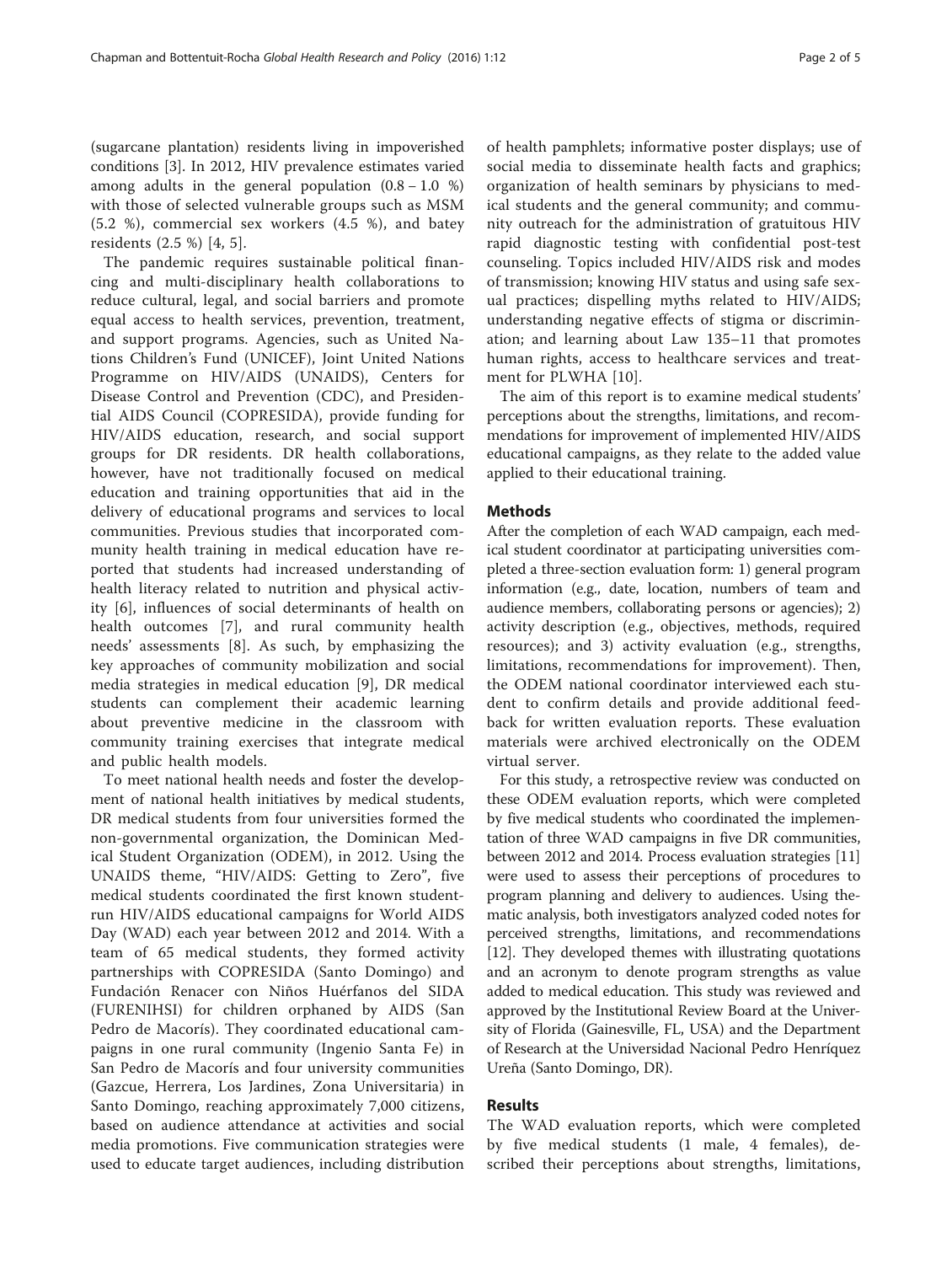and recommendations for improvement related to three WAD campaigns conducted in one rural community (Ingenio Santa Fe) in San Pedro de Macorís and four university communities (Gazcue, Herrera, Los Jardines, Zona Universitaria) in Santo Domingo. Table 1 presents an acronym developed from summarized codes and themes related to these perceived program strengths as value added to medical education.

### **Strengths**

### Use of social media technology

Medical student coordinators reported that they gained expertise in developing and disseminating high-quality, low-cost health educational materials and messages to the public by using social media technology like Facebook and Twitter. One student mentioned, "We used the internet to promote our posters, and everyone [used Facebook] to 'like' and 'share' the information [to the public]." Since they coordinated activities in five communities, the use of social media facilitated team communication and intraprofessional collaborations. Another student stated, "Working with the internet [and social media] allowed us to complete more tasks in less time, where all members could share educational materials prepared by other members."

### Creativity matters

Coordinators described that culture-based creativity, or using the imagination to use personal skills and abilities to develop innovative strategies for a specific purpose [[13\]](#page-4-0), was fundamental in capturing the attention of target audiences. When organizing professional seminars to university populations, one student recognized that presentations must deliver clear and concise messages: "[The speaker] did not talk about what people already know [about HIV], but rather the actual reality and what

Table 1 Acronym "SYNERGY" that summarizes medical students' skills gained, as perceived by medical student coordinators of HIV/AIDS educational campaigns in the Dominican Republic, between 2012 and 2014

- S Strengthen skills in evidence-based practices for health promotion and disease prevention
- Yield dynamic health promotion activities that reflect specific objectives for target audiences
- N Navigate delivery of specific health messages
- E Empower and advocate for health as a human right and equal access to healthcare services
- R Reinforce consistent communication across team members despite geographic distance
- G Generate robust intraprofessional teams with common vision and goals
- Yearn to vocalize challenges in event implementation

is being done." Another student mentioned the cultural influence in communication skills and the use of colorful clothing that attracts audiences to campaign activities: "Dominicans are like that and when they see something new, [they think] 'What is that?' You take advantage and explain [health messages] to them."

### Limitations

## HIV-related cultural stigma

Medical student coordinators observed that HIV-related stigma followed a general lack of HIV/AIDS knowledge, including effective treatment, social impact on family, and awareness about personal HIV status. One student commented, "Basically, students enter universities without any knowledge of sexual education". They described the cultural battle between the federal system and faithbased community, where sexual education programs in primary and secondary schools are limited. Another student stated that condom distribution was not widely accepted as a promotion strategy at universities: "Our medical school did not allow us to distribute condoms inside the institution. So, we moved [our distribution] to the outskirts of the university."

### Limited financial support

Coordinators noted that limited financial support was a barrier for funding WAD activities across target communities. This resulted in students using personal funds for educational materials, HIV rapid diagnostic tests, and transportation. With sustainable funding, they believed that they could expand HIV/AIDS educational outreach and screening tests to marginalized communities. One student firmly stated, "We want to keep working hard [on HIV/AIDS outreach] because I believe that it will be something impactful, marking the difference with what we have learned in the medical education model of the Dominican Republic."

### Recommendations for improvement Foresight in preparation

Medical student coordinators mentioned that comprehensive event preparation is a priority for successful implementation. One student stated, "[I recommend] planning ahead of time and not changing anything at the last moment". They also identified that marketing of WAD events is crucial to increase audience participation. Another student replied, "People are tired of seeing the same [type of conferences]. We need to develop 'catchy' titles and content."

### Knowing your target audience

Coordinators described the value in knowing how to captivate and empower audience participation in WAD events. Two students responded, "Many people were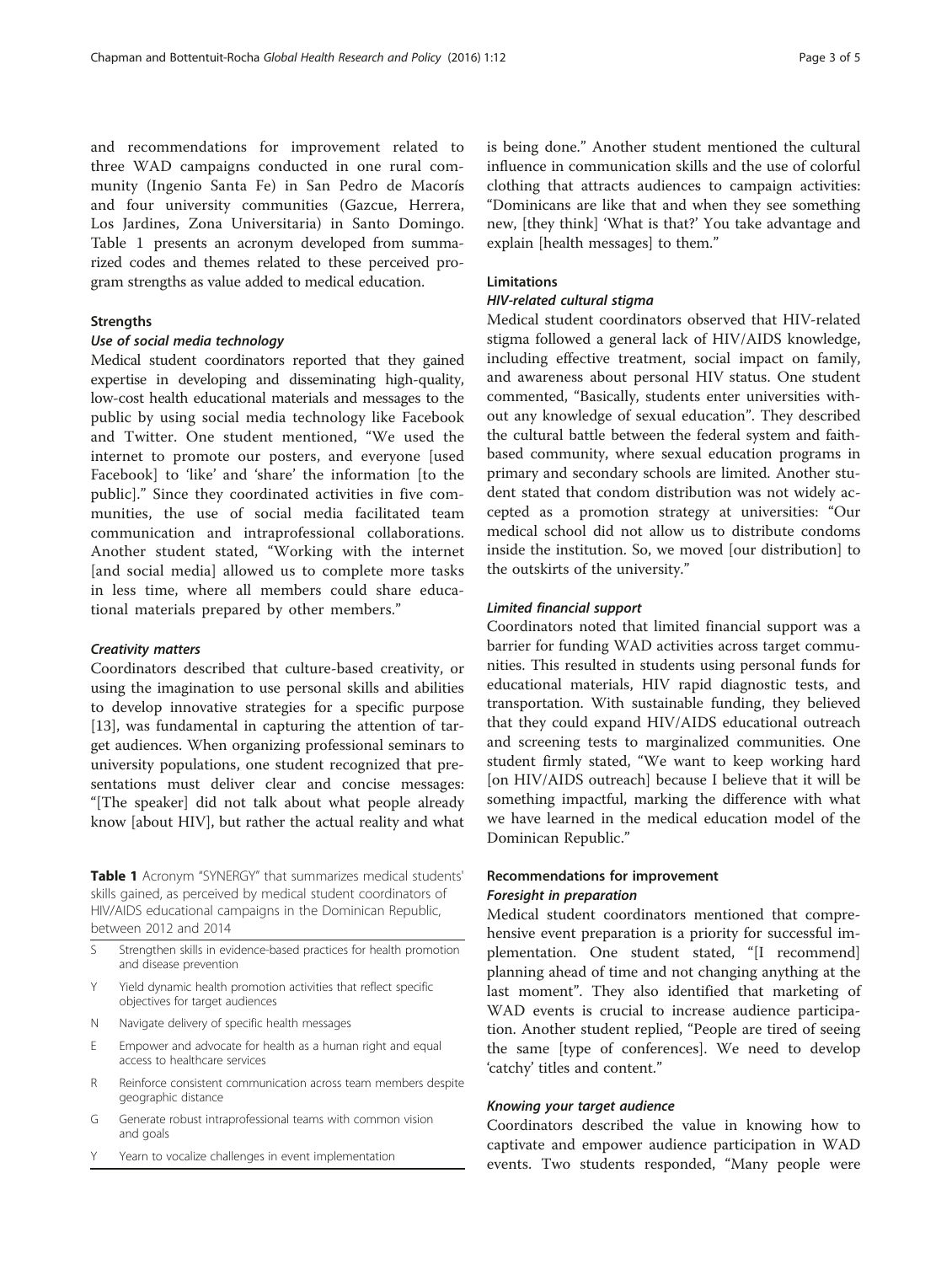curious" and "We observed that audience members left our activities, interested to learn more [about HIV/AIDS]." Since students highlighted positive team synergy as, "With united strength, we can do many great activities," they suggested that team brainstorming exercises should focus on aligning measurable and achievable project objectives that support specific target audiences.

### **Discussion**

This is the first known study to explore perceived strengths, limitations, and recommendations of medical students who coordinated the first known student-run HIV/AIDS educational campaigns in the DR. They served as human resources for health in the DR, providing accurate health facts to increase awareness and reduce stigma and erroneous myths about HIV/AIDS while promoting equal access to healthcare services. By using social media technology and culture-based creativity as health promotion tools, they aimed to maximize team synergy and widespread dissemination of WAD events.

By participating in these student-run HIV/AIDS educational campaigns, medical students were able to strengthen the development of the five World Health Organization (WHO)-recognized essential skills of the physician of tomorrow, or the "five-star doctor": care provider, communicator, community leader, decision-maker, and manager [[14](#page-4-0)]. Ideally, evidence-based preventive health didactic coursework with community training exercises can provide medical students with opportunities to learn and apply reflection learning to their medical education [\[15\]](#page-4-0). In contrast with the community health approach as the foundation for all aspects of the Cuban medical curricula [\[16](#page-4-0)], only one DR medical school at the time of this study offered first- or second-year community-level rotations in combination with didactic content. Although some U.S. medical schools successfully adapted courses to integrate population health content into basic and clinical science coursework, only three were documented to offer training exercises for skill application within the community or hospital setting during clinical clerkships [[17](#page-4-0)]. Thus, these student-run HIV/AIDS educational campaigns, where no academic credit was granted, demonstrated a stark advantage for DR medical students during their early medical training.

In order to meet the next global health challenges, however, medical schools can use three key strategies to adapt curricula to prepare medical students with community health expertise. First, by focusing on how medical schools should be socially accountable to the local community, curricula can target competencies in holistic health [[18\]](#page-4-0), including understanding the influence of social determinants of health on health and well-being. Second, although technological advancements may drive the teaching and learning process to

evolve from the traditional classroom model to webenhanced or blended courses for continued mastery of basic or clinical concepts [\[19](#page-4-0)], curricula should still incorporate personalized study, clinical simulations, team-based study, and community-based training for comprehensive learning. Third, the development of health promotion curricula in medical schools will require an evidence-based assessment of established learning objectives [\[20\]](#page-4-0). By addressing these approaches, medical schools can provide an enriching academic environment for students to gain lifelong skills in community health, which may directly motivate students to pursue postgraduate training in primary care.

The main limitation of these campaigns was the absence of pre- and post-test evaluation tools to assess effectiveness or overall impact of educational programs based on acquired knowledge of target audiences. Proper health message assessments of interventions are essential to identify best approaches to strengthen programs and empower community members [[21\]](#page-4-0). Thus, future studies may consider a more in-depth formative evaluation for specific needs of each target audience, and subsequent summative evaluation for overall program effectiveness. Also, although evaluation materials were completed by five medical student coordinators, saturation was reached in data analysis, providing a deeper understanding of the educational value related to these three student-run HIV/ AIDS educational campaigns.

### Conclusion

During the first known student-run HIV/AIDS educational campaigns, medical students gained expertise in the effective use of social media technology, culturebased creativity, and team synergy to disseminate health information to target audiences in five DR communities. As they developed skills in project coordination and management, they strengthened their leadership experiences in health activism as an added benefit to their medical training. By serving as human resources for health, physicians-in-training can pave the way as future clinicians and indispensable health educators in local and national health collaborations.

#### Abbreviations

AIDS, acquired immunodeficiency syndrome; CDC, Centers for Disease Control and Prevention; COPRESIDA, Presidential AIDS Council; DR, Dominican Republic; FURENIHSI, Fundación Renacer con Niños Huérfanos del SIDA; HIV, human immunodeficiency virus; MSM, men who have sex with men; ODEM, Dominican Medical Student Organization; PLWHA, people living with HIV/AIDS; UNAIDS, Joint United Nations Programme on HIV/AIDS; UNICEF, United Nations Children's Fund; WAD, World AIDS Day; WHO, World Health Organization

#### Acknowledgements

We thank the ODEM national and local officers for their time and leadership in coordinating these interventions at their academic institutions. We appreciate the academic support of DR medical school deans (J. Asilis-Záiter, UNPHU; M. Cruz, UTESA; M. Núñez, UNIBE; J. Wazar and F. Mercedes, UCE) and professor